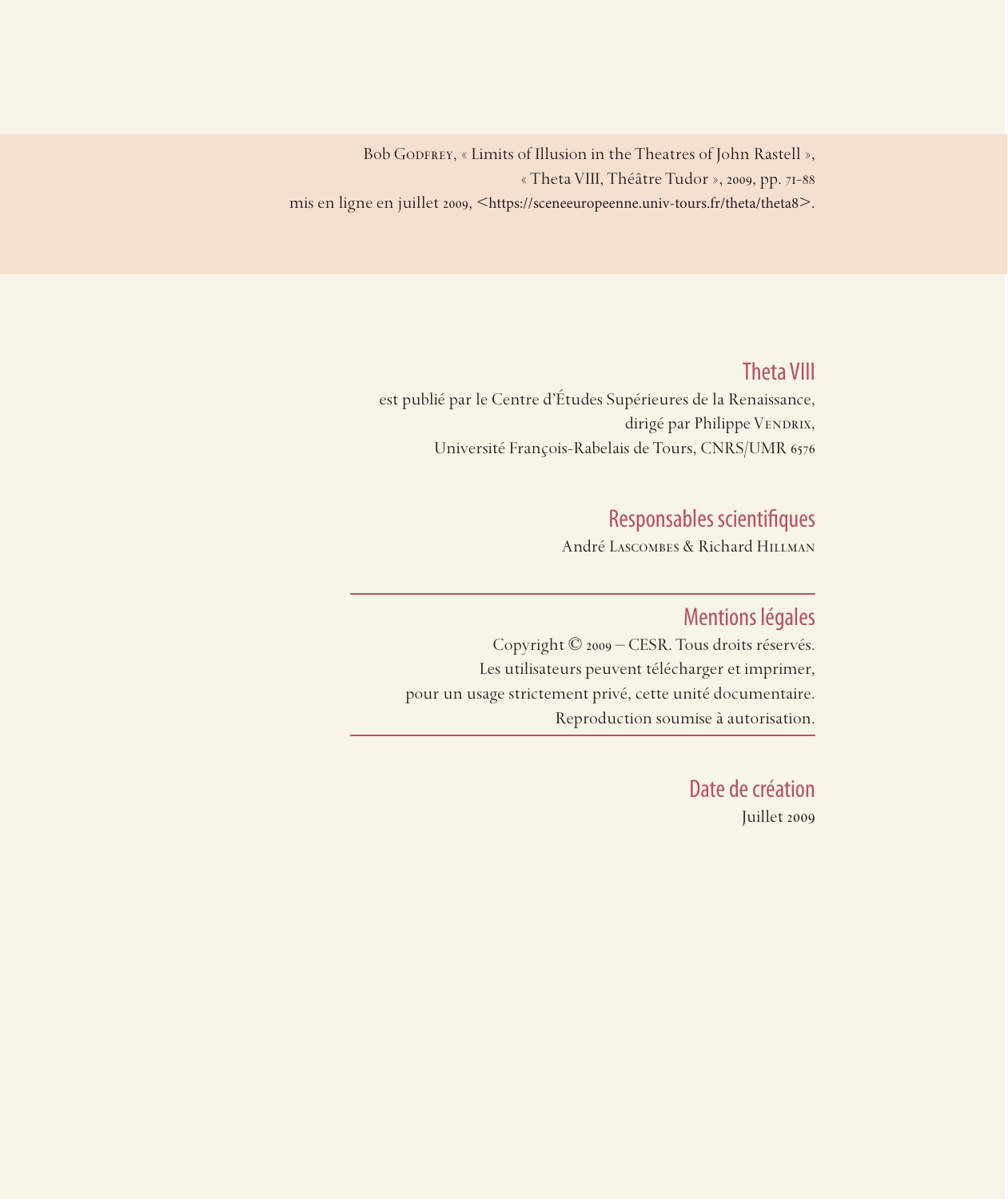Thêta VIII – Théâtre Tudor Bob GODFREY | p. 71-88 CESR, Tours

# *Limits of Illusion in the Theatres of John Rastell*

**Bob GODFREY** University of Northampton

In respect of the idea of illusion in art, Holbein's portrait the Hanseatic merchant Derich Born, dated 1533, is remark able. It affords a Latin inscription on the lower half of the painting which states that if the pictur n respect of the idea of illusion in art, Holbein's portrait of the Hanseatic merchant Derich Born, dated 1533, is remarkable. It affords a Latin inscription on the lower half of the would appear to be Derich Born in person. It is questionable, says the inscription, whether the progenitor was his natural father or the painter. The spectator's attention is thus drawn directly to the skilful illusion that poses in a direct way the question of our volume, "Seeing is believing—or is it?" Holbein is noted for such realism in his portraits, and we can be confident that this effect was what the artist sought after. We are on far less certain ground seeking to know whether or to what extent playwrights of the early sixteenth century attempted a similar effect, or indeed whether such an effect could lead spectators to believe what they saw. For, as Thomas More noted in his *History of King Richard III*,

> in a stage play all the people know right well that he that playeth the sultan is perhaps a shoemaker. Yet if one should be so foolish in an inopportune way to show what acquaintance he hath with him and call him by his own name while he standeth in his majesty, one of his tormentors might chance to break his head, and worthily so, for marring of the play. (p. 83)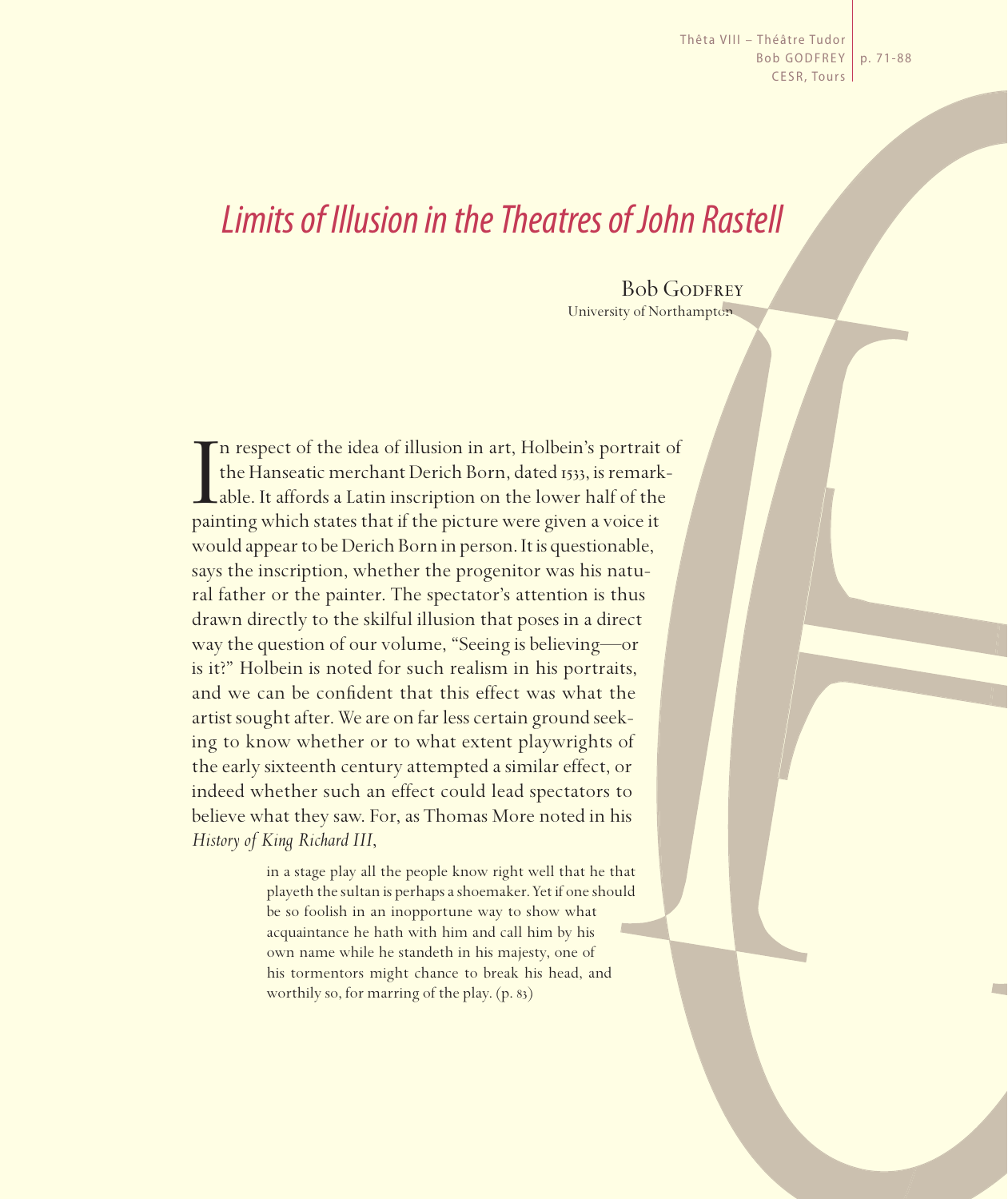From this it may be possible to infer that audiences, while perfectly knowing about the nature of theatrical illusion, were nevertheless keen not to transgress the decorum of spectatorship in order that the fiction represented might maintain its integrity. Thus illusion and actuality may be seen to be held in some sort of equilibrium amongst playgoers of the early Tudor period.

In terms of seeing and believing, I have always been hugely entertained by the story of John Adroyns that appears in John Rastell's *C Mery Tales* published in 1526. Adroyns, a Suffolk man, had been appearing in a stage play as a devil and on the day of the performance was walking home at dusk still in his costume. His path took him through the local manorial warren, where he came upon the priest with some companions poaching rabbits. On seeing the devil, as they believed this figure to be, they took flight. The said John Adroyns then took their horse and the poachers' catch of rabbits to the manor house to report the incident. When Adroyns arrived at the manor house gate, further misunderstandings arose regarding his apparently infernal identity. The matter was finally cleared up much to every one's amusement. The story has a moral: "On many occasions men fear more than they need which has caused men to believe that spirits and devils have been seen in various places, when there has been nothing of the kind." Thus we may infer that the priest and his companions are represented as misguided and foolish in believing that they have in truth been visited by the devil.

However, elements of the story are apposite to our theme. The man John Adroyns has been appearing in a play. We can only hope that in performance he achieved a similar level of acceptance in his role as was accorded him in the dusk in the warren. We must assume that if he had been suddenly exposed as himself, it would, in Thomas More's terms, have marred the whole thing. What is significant in the story, however, is that, according to its moral, such feigning will only appear actual either to the ignorantly credulous, or, as in this case, to those with something on their conscience. For the former, the external reality represents the literal nature of things; they cannot see through the acting to the artifice behind it. In terms of play-going, this may be regarded as an error of perception. For the latter, the experience strikes deeper and touches a root belief in such a way as to provoke a direct response to the imagined world of the play. In one sense it becomes actual to them. One could say that they are led to believe that the fiction they witness carries immediate implications for themselves in real time. Some proof of this may be found in the case of John Roo, who suffered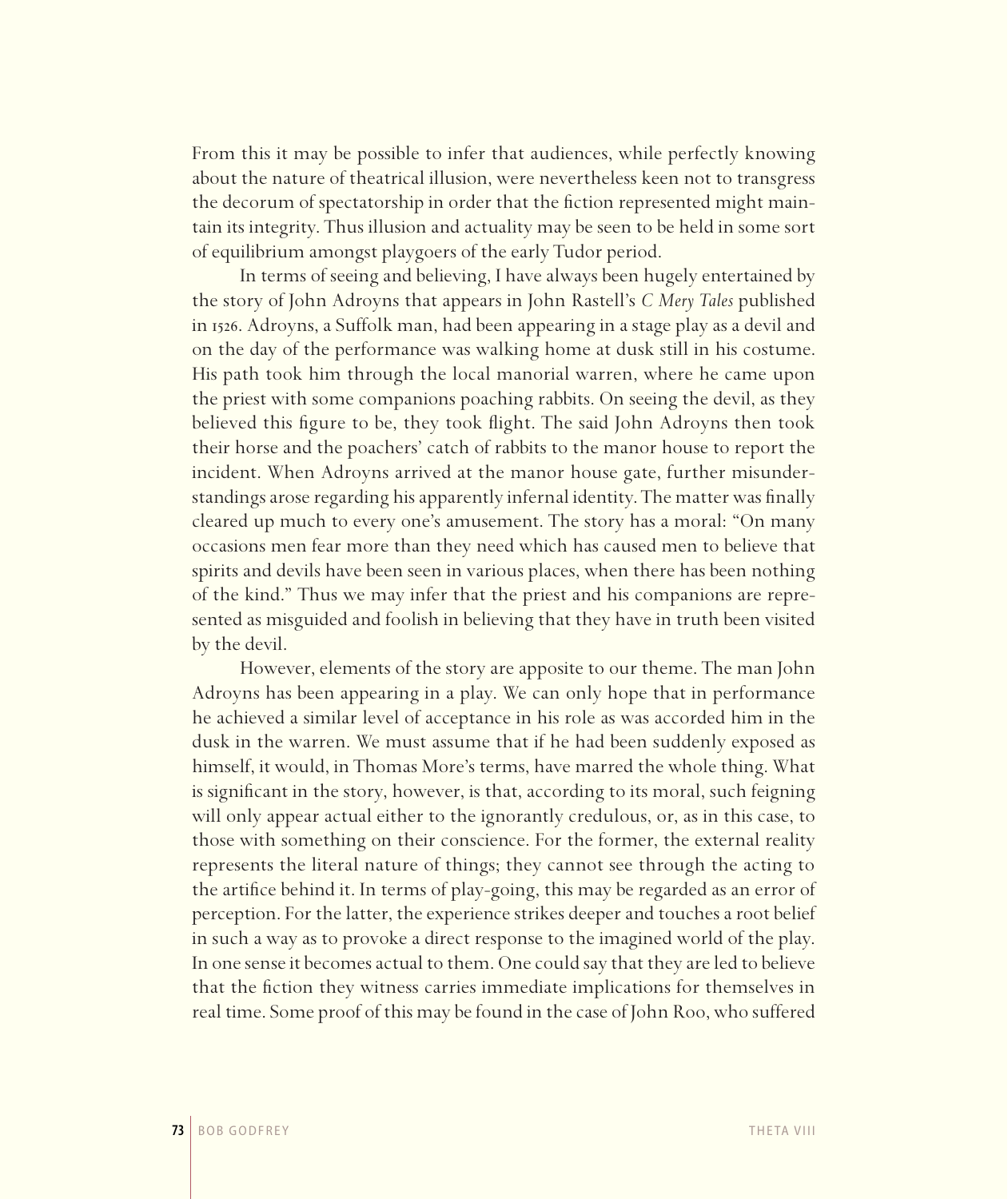a summary jail term in 1526 for playing an interlude critical of government that Cardinal Wolsey felt was too openly directed at himself. Wolsey, of course, as a deviser of pointed entertainments, would more than most people have been singularly aware of this possibility. A corollary of this is Hamlet's comment upon "guilty creatures sitting at a play" (II.ii.585) being obliged involuntarily to proclaim their malefaction. As often recorded in the sixteenth century, such a response serves as a justification for plays as exemplars.

From this we may conclude that belief, *per se*, is a complex and subjective nexus of feeling, imagining, knowing and wishing, in great part culturally determined, that must underlie any act of spectatorship. The pleasure and engagement with the illusions of a fiction call on such perceptions but are also moderated to a greater or lesser extent by awareness of the occasion of performance, an understanding of its conventions and the nature of the illusion with which one is invited to engage. In essence, a spectator will see what he believes rather than believe what he sees.

From this it is clear that the concern of the authors of *A Tretise of Miraclis Pleyinge* about the effects of fictionalising the bible stories through performance was misplaced. They asserted and attempted to demonstrate that the whole enterprise of play-making "is agenus oure bileve" (p. 100), because "thise miraclis pleyinge ben onely singnis, love without dedis" (p. 98). The truths ostensibly shown through the performances are sententious, all appearance without substance. As such, their lack of integrity is a deception to be avoided and belies the underlying truths of the Christian faith. The writers go on to assert that they are "the most ginnys of the dyvul to drawen men to the byleve of Anticrist" (p. 98). The writers of the *Tretise* thus show little faith in the spectators' ability to resist the wrong message this, despite the fact that they draw attention to a significant distinction between "gode feith withinneforthe" that would certainly guard against such naiveté and "sight withouteforthe" that indicates the vulnerable suggestibility that alarms them (p. 102). There seems, however, in their terms to be no denial that the plays can stimulate, even sustain, belief, but uniquely in the power of evil.

One is then led to ask what the authors of the *Tretise* would have made of Coleridge's oft-cited aphorism that spectatorship depends upon a "willing suspension of disbelief". Leaving aside the fact of its misappropriation to theatre from Coleridge's comments on his own contribution to the *Lyrical Ballads*, we may turn to his Lectures on Shakespeare for a more developed discussion regard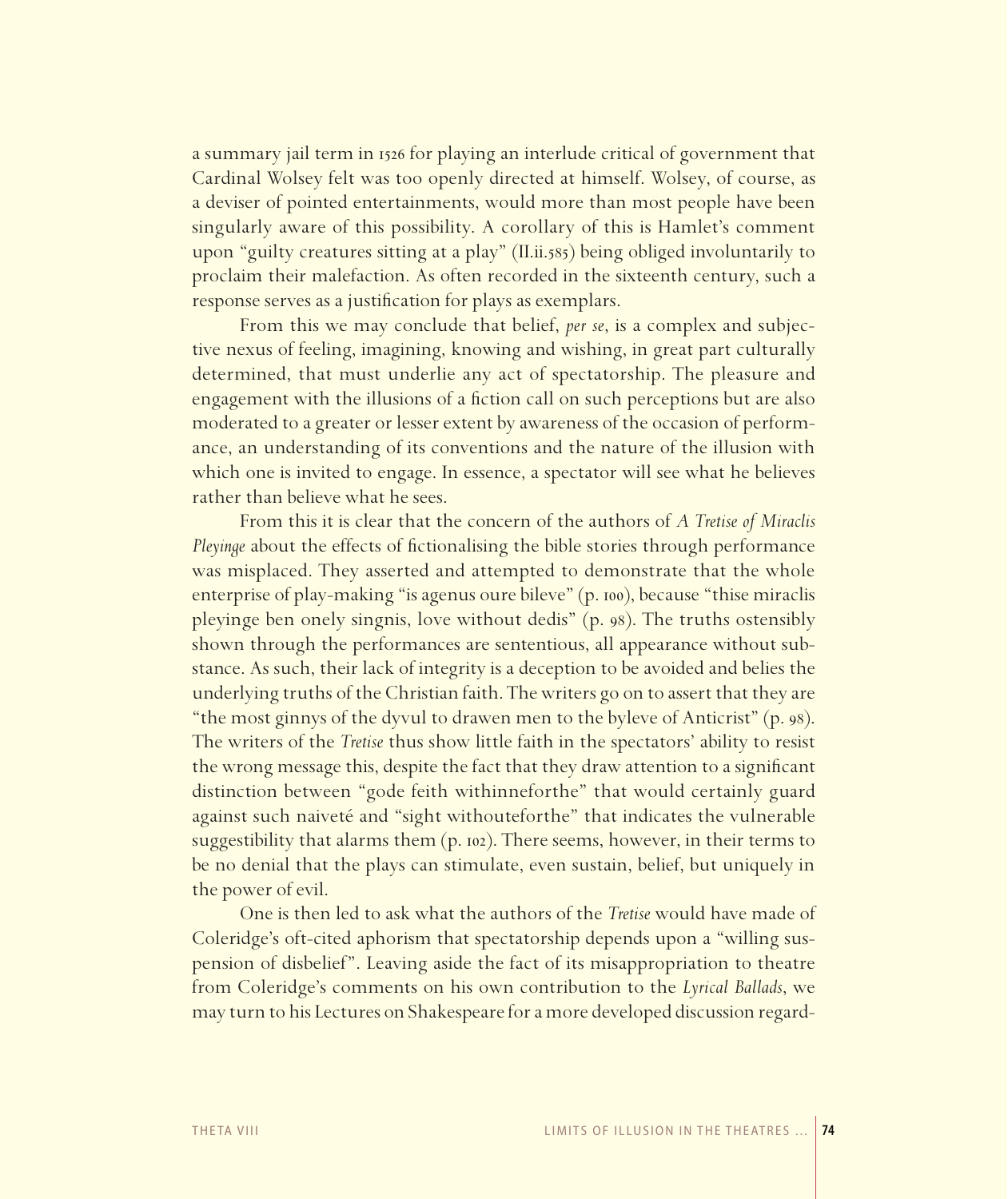ing theatrical illusion. There Coleridge writes at length about dramatic performance, whose very purpose, he suggests, "is to produce [only] as much illusion as its nature permits" (1: 178):

> In an interesting play, read or represented, we are brought up to this point [of acceptance], as far as it is requisite or desirable, gradually, by the art of the poet and the actors; and with the consent and positive aidance of our own will, we choose to be deceived. (1: 116)

As is obvious, an audience certainly gathers willingly to a performance. They are, as it were, accessories after the fact. But, as Coleridge stresses, the spectator's involvement is dependent upon being brought up to a point of "acceptance", "as far as it is requisite", in order that the illusion may work with the imagination. The terms "consent" and "aidance" support the notion that we are willing agents in the process. While a necessary part of the act of going to a play may be "choosing to be deceived", it is here expressed as in the spirit of a process of "co-creation" invoked through the skills of the poet and the actors. This interpretation is given support in the value Coleridge put upon the function of the imagination. For him imagination comes in two kinds: a primary imagination, that is, "the living power and prime agent of all human perception" akin to the power of the Creator himself; and a secondary imagination, which echoes the primary but coexists with the conscious will of man. This secondary imagination is the creative imagination of the poet, the artist, and, in the case of theatre, of the actor, which "dissolves, diffuses, dissipates, in order to recreate" (1: 166). He acknowledges "the poetic power of making everything present to the imagination" (1: 193) and suggests that will contributes to this process as part of the human creative impulse in the shaping of art. For Coleridge, the will of the spectator has also to be engaged to participate "as far as it is requisite" in this creative process:

> Stage presentations are to produce a sort of temporary half-faith, which the spectator encourages in himself and supports by a voluntary contribution on his own part, because he knows that it is at all times in his power to see the thing as it really is. (1: 178)

As before, Coleridge's emphasis is on the very process of enactment as the means by which the half-faith is produced. Thus Coleridge may be seen to acknowledge the dualism that stands as a central paradox in the spectator's experience of theatre. He is also part-way to identifying effects sought after by the movement towards Naturalism that characterised drama of the later nine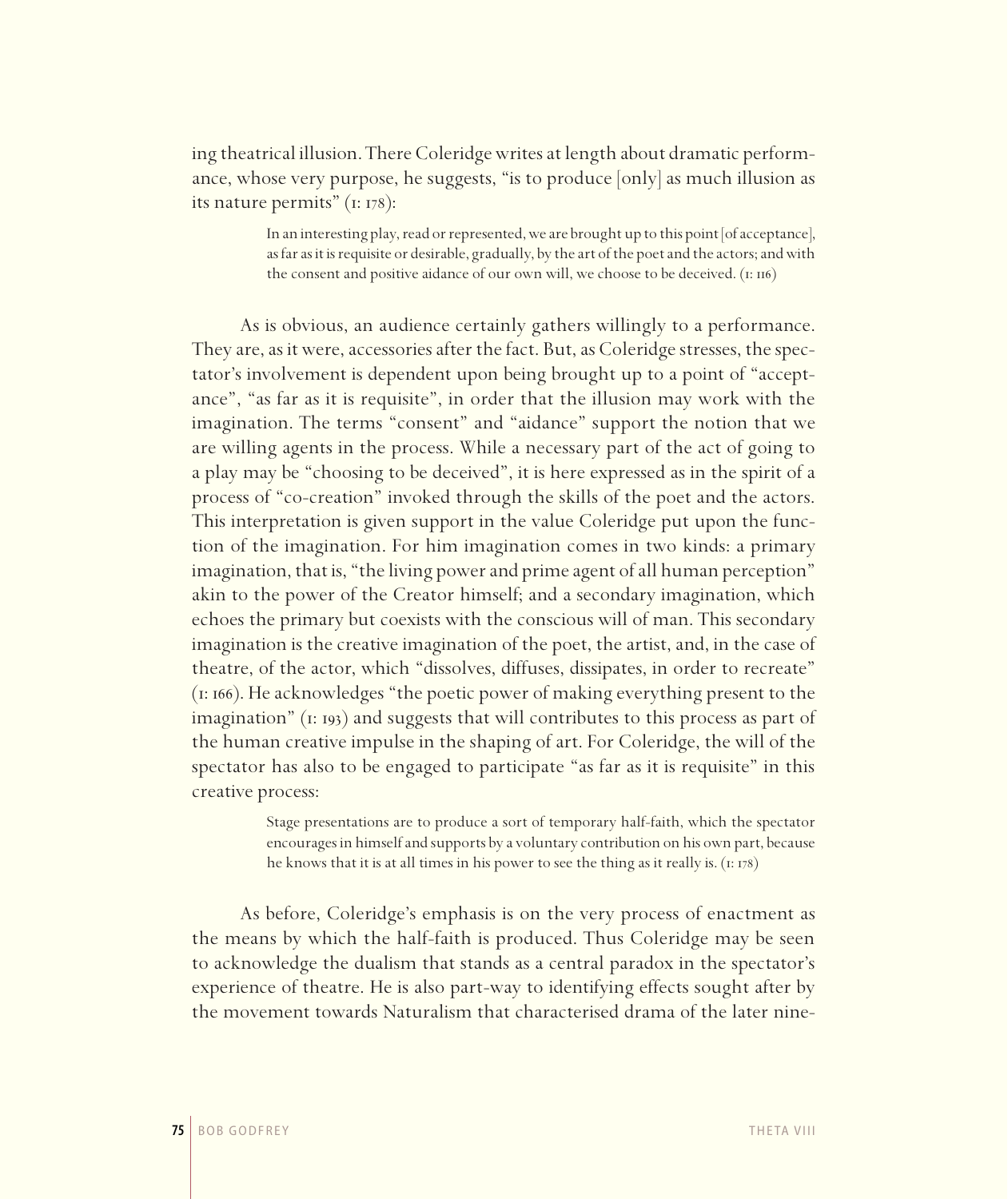teenth century—that same movement that leads us in the twenty-first century to expect that the whole of theatre is about persuading people to see something that isn't really there.

However, one should never forget the delight in and the influence of the distracting theatrical aspects of a performance. There are those that delight the eye—costumes, scenic devices, skilful dance or physical action—or those that impress the ear—fine speech, singing, musical and sound effects—all of which may contribute significantly to the style and therefore the reception of a play. Nor should one ignore the influence that the presence of an accomplished actor may have, and our apparent capacity to see the actor and the role simultaneously; Olivier's Hamlet, we say, Mckellen's Iago. On the one hand, at their best, the theatrical elements may assist and sustain the growing acceptability of a fiction. Sometimes, of course, on the other hand, our pleasure in these aspects of performance predominates over any experience of "credibility". Furthermore, they are all factors that recent neuro-scientific research has begun to suggest join our being to the world of the actor in an unavoidable physiological and inherently psychological manner. Once we have said yes to spectatorship, thus far certainly an act of the will, potentially we become subject to involuntary mimetic responses to what we see and hear. Rather than "seeing is believing", therefore, the formula might become "seeing is being alive" to a performance in an analogous way.

Finally, to confirm this view that a theatre performance is a powerful "actual", as Richard Schechner defines it (pp. 51ff.), there is a persuasive account of the child actors in Elizabethan theatre given by Bert O. States. He writes specifically of the boy companies whose repertoire was largely comedy and satire where, as he says, "actors spend a good deal of their time flirting with the audience". Since the children will be "conspicuously *not* identical with the adult characters they are portraying," he argues, "the medium becomes the message: the form winks at the content" (p. 32). He further generalises then with regard to the "titillating potential of a medium that by its very nature inoculates the audience *against* belief" (p. 32). He points up this collision between artifice and actuality in a concluding reference to Launce's dog in *Two Gentlemen of Verona*. The dog is "blissfully above, or beneath, the business of playing, and we find ourselves cheering its performance precisely because it isn't one" (p. 34). Thus the paradoxical nature of theatre may be seen to derive from the fact that any illusion created, often within a transparent conventional frame, operates in the situation of per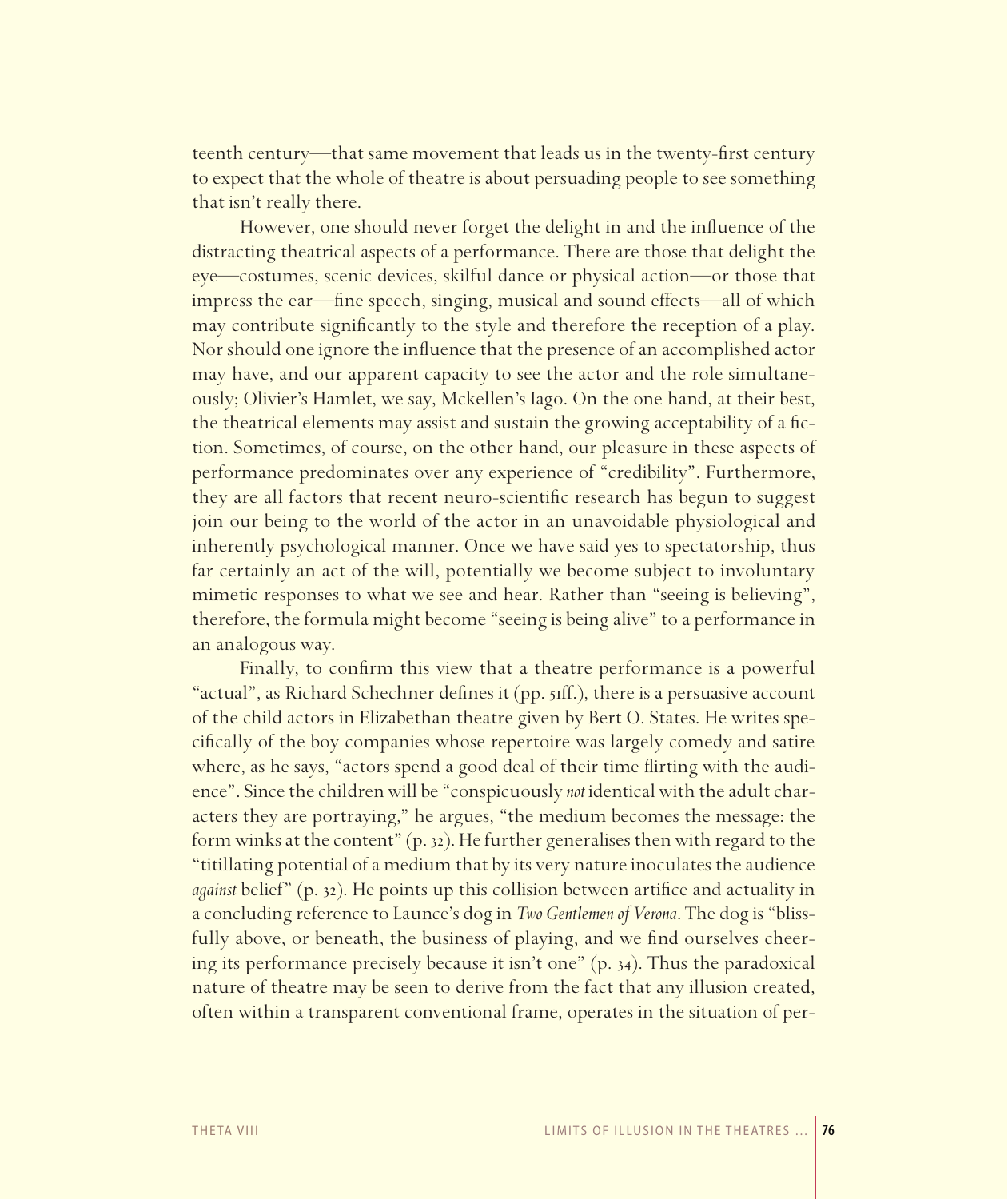formance as a meeting place where actual life itself is always and ever present. So, to conclude, I would want to agree with States that theatre inoculates the audience against belief and, on the other hand, to say that in practice performance works, in Coleridge's terms, to bring the audience up to a point of acceptance of the integrity of the illusion presented.

Acceptance in this context will mean acceptance of the performance as a whole, fiction and artifice working together to convince sufficiently of the illusion, the virtual reality, established for the occasion. But in the end, as Erasmus says, "the feignyng and counterfaityng is it, that so delighteth the beholders" (p. 38). Thus the elements of knowingness and acceptance remain constantly in contention, though perhaps rarely in balance, and that is as far as belief may really go.

Turning now to the theatrical world of the early sixteenth century, I have chosen to make reference only to those plays associated with John Rastell and printed by him, three of which I have taken the opportunity to direct. (Those are *Gentleness and Nobility*, *Calisto and Melebea* and the first part of *Fulgens and Lucres*.) Fortunately, all of Rastell's texts are full of hints about and guides to the relationship that must have existed between the audience and the performers. Certainly, it becomes plain that the relationship is a very fluid one, often shifting its ground by the moment and often taking delight in the pleasures of performance for their own sake. Nowhere is this more apparent than in *The Nature of the Four Elements*, one of two plays directly attributed to Rastell himself.

Printed some time around 1525, *Four Elements* is, I would hazard, the least familiar of the plays associated with the Rastell's and, because it is incomplete, exists in a kind of theatrical no-man's-land. It is clearly influenced by Henry Medwall's *Nature*, printed somewhat later by John's son William. There are obvious affinities, in that it employs a morality pattern with Humanity as its central concern and the figure of Nature, rather than of God the Father, instigating the action. Humanity is all obedient attention at first to the lessons offered by his mentors. Later he errs in preferring worldly, that is, sinful or non-intellectual, companions such as Sensuality (or Sensual Appetite), who lead him into byways of disorder, mainly in the tavern. Nature insists, however, on recovering Humanity from his error, regardless of how many times he succumbs to temptation. A happy ending is contrived with Humanity back on track to a good life, thankfully able to dismiss and do without his tempters and betrayers. Such a model plot would have been very familiar to contemporary audiences.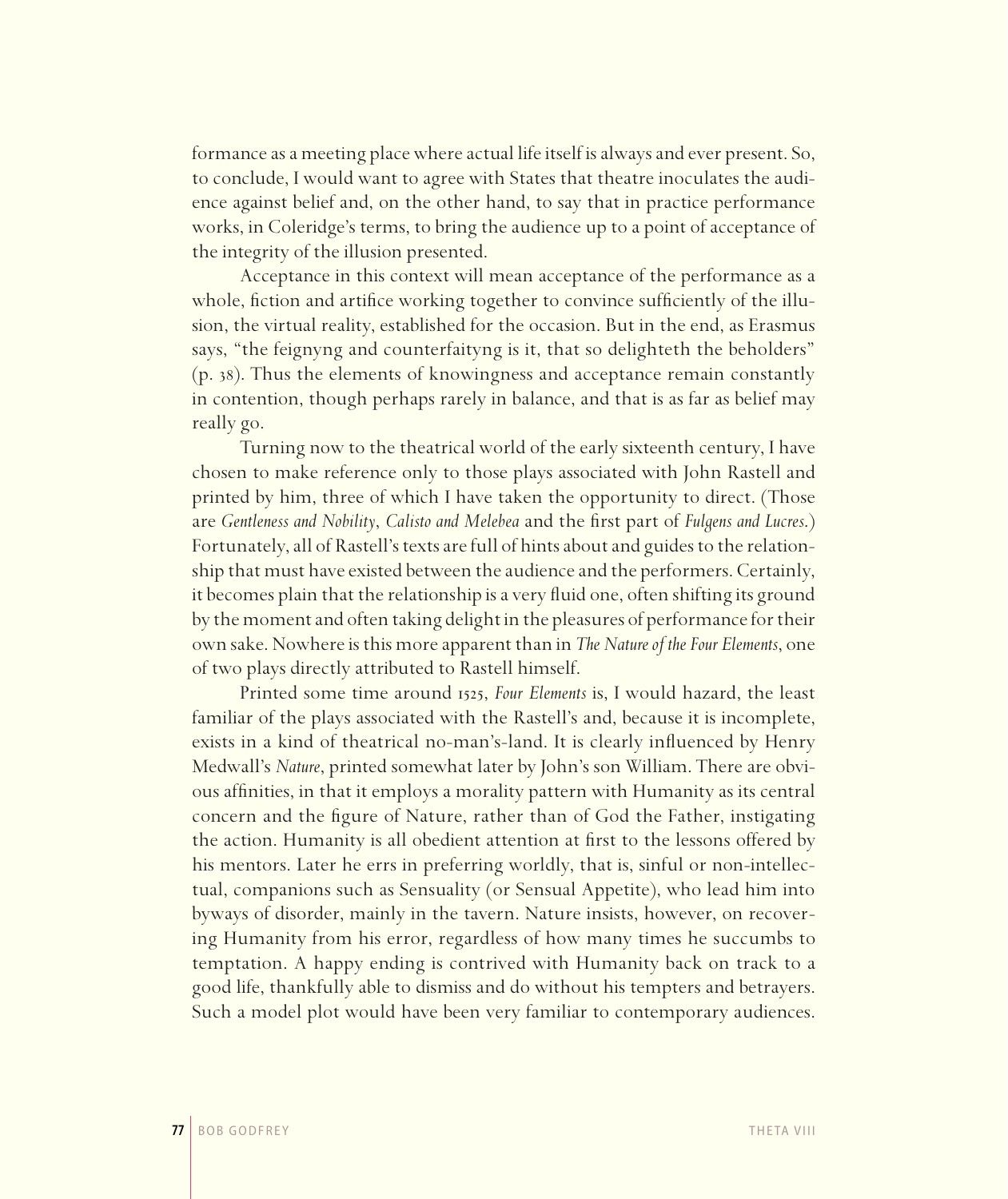In Rastell's play, unfortunately, the final recovery of Humanity remains incomplete, as we have lost the last pages. There is also an important lacuna in the middle, which denies us the knowledge of exactly how Yngnoraunce enters the scene. Thus the model cannot be substantiated in full. There is enough of it, however, to remain confident that the parallel exists. One could argue, indeed, that *Four Elements* in its structure is a quite slavish imitation of its predecessor. It becomes clear even at the outset, however, that whatever debt Rastell owed to the earlier model for the structure of his play, he was employing the model for quite different purposes.

First, there is a Prologue delivered by a Messenger who seems disinclined to claim any responsibility for the succeeding action of the piece, but only for its intellectual and moral content. The premise is to bring knowledge of nature and geography to an audience whose ignorance of such matters is assumed. The presentational aspects of medieval drama, of course, had always served its authors as a means of communicating essential elements of belief, both sustaining and confirming doctrine. In this case, similarly, there is little attempt to produce affective, empathic responses from the audience or to woo them with the promise of a narrative. Rather, Rastell confronts his audience directly with a number of his own preoccupations, which have no dramatic predecessors. If we take, for instance, the analogous introduction of the Messenger at the beginning of *Everyman*, we find a quite different approach. The *Everyman* Messenger is brief, indicating the narrative of the play, even outlining its implications and introducing "our Heven Kynge" directly to get the action underway (ll. 1-21). The Messenger speech serves, in that case, to focus the audience's attention, invoke the themes of the play and introduce the first character in person. The playwright is conscious of the need to bring the audience along, to engage them with the drama that is about to unfold. By contrast, the Messenger of *Four Elements* offers a different experience. He makes a rather inauspicious start by petitioning the audience for charity because the playwright may "be yngnorant and can lytyll skyll" in respect of this "lytyll interlude" (ll. 5-21). He also expresses clear anxiety about the subject matter of "phylosophy naturall" being presented through the medium of English. Such "matter substancyall" is, by implication, a work of "connynge" of a kind that has not previously found expression in the mother-tongue. English, he says, is mainly deployed for "love or other matter not worth a myte" (l. 40). He has observed, however, that in terms of subject matter other writers in English follow their fancy and write what they will. It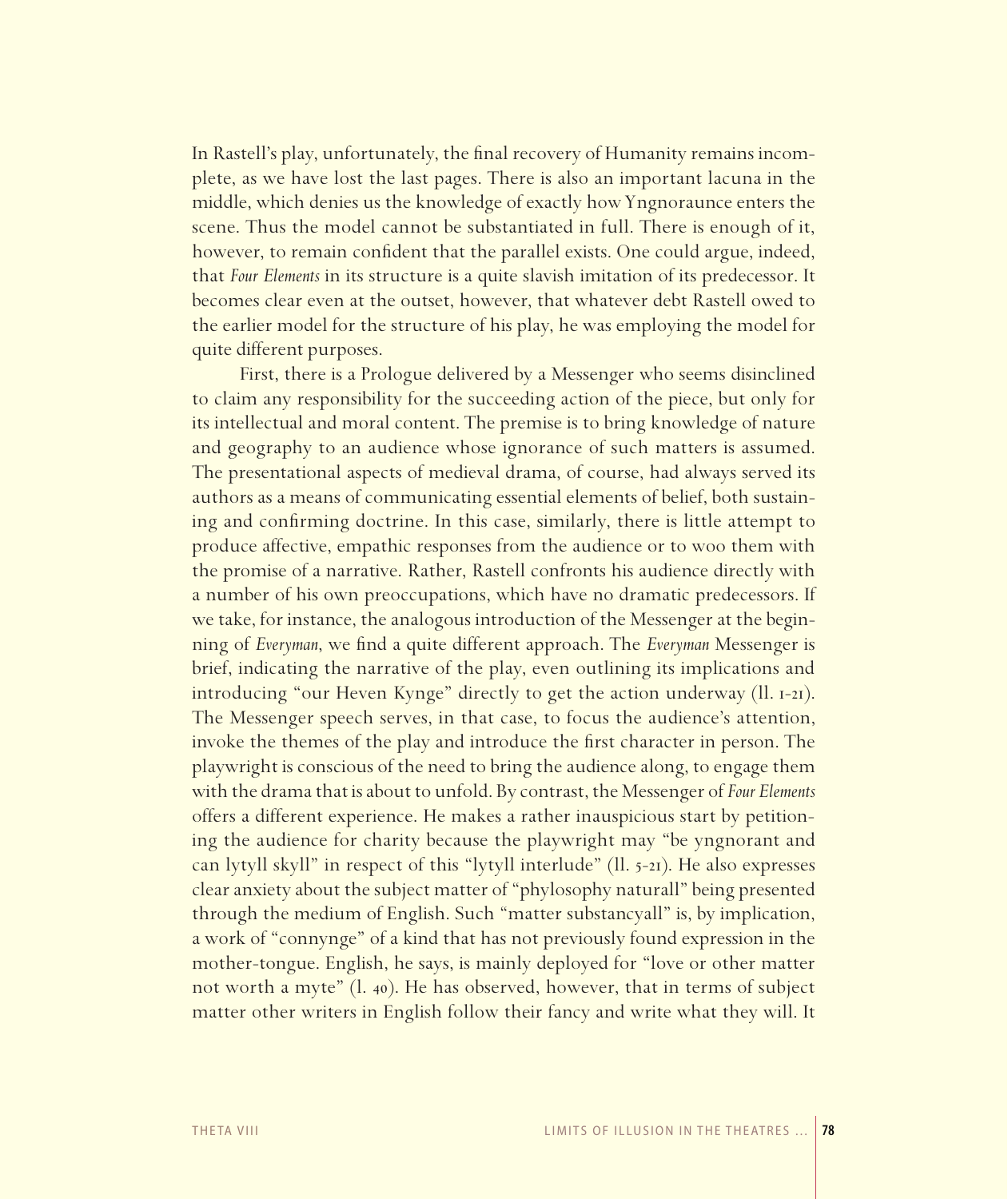follows, therefore, that this playwright may choose to do the same. Somewhat typically of Rastell, therefore, the Messenger is used to present the author's current personal concerns, in contrast to familiar or fashionable alternatives. The hook of a coherent situation or story line is left in abeyance. Indeed, the tone of contention persists throughout the Prologue. It is obvious that Rastell perceives a need to re-orientate audience expectations, to announce the difference they may expect from this play and to bring a new kind of attention to the unfamiliar subject matter they will hear and see.

I imagine that an audience of the period would have responded questioningly to both the message and the Messenger, as they undoubtedly would have done to the second great "idea" of the Prologue. The Messenger proceeds to develop a common Rastell theme that riches should not be the measure of wisdom, as "is the oppynyon moste commonly thorowe out the worlde"  $(1.60)$ . Without the poor and, by inference, ignorant labourers there would be no riches in the first place, so it is necessary for rich men to exercise their conscience with regard to the commonwealth as a whole. They should make provision "That bryngyth them to knowledge that yngnorant be" (l. 91)—that is, Rastell offers a novel interpretation of *noblesse* (in this case *richesse*) *oblige*. Finally, the statement that learning should entail knowledge of nature and the elements, as well as knowledge of eternal verities, strikes at a familiar clerical educational discourse. This challenge to what could be regarded as an establishment view is spiced by an arch question:

> How dare men presume to be callyd clerkys, Dysputynge of hye creaturis celestyall, As thyngys invysyble and Goddys hye warkys, And know not these vysyble thyngys inferyall? (ll. 113-16)

So, finally, the Prologue challenges the *status quo* from an anti-clerical perspective. The audience is being asked to view this play from a different basis of understanding, even of belief. They must not expect the play to offer them sad matter of a familiar kind.

Despite his rather intense commitment to these new ideas, however, Rastell manifests a showman's consciousness of audience appeal, albeit in a rather crude fashion. He attempts to sugar the pill: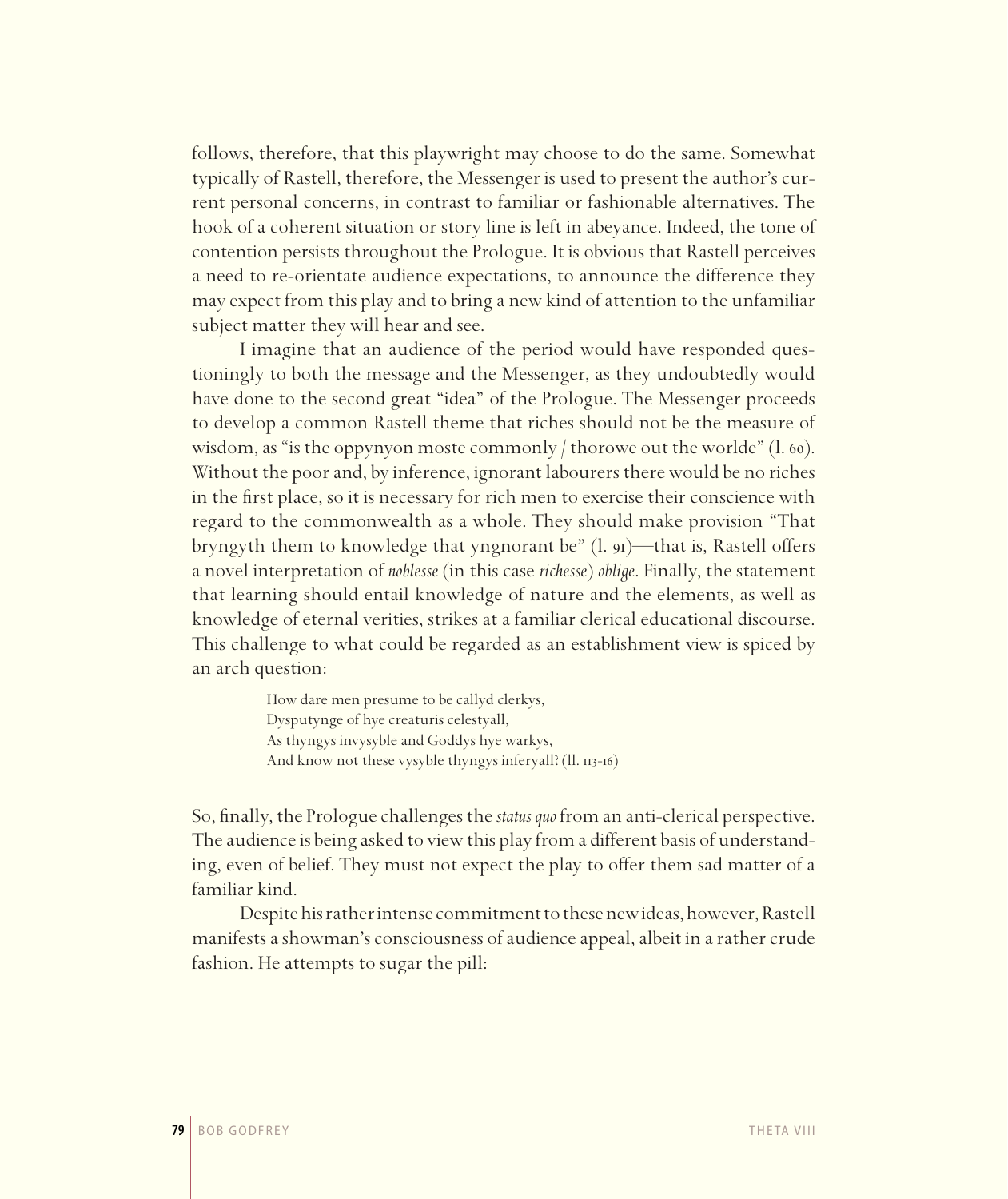Because some folke be lytyll disposyd To sadnes, but more to myrth and sport, This phylosophycall work is myxyd With mery conseytis, to gyve men comfort And occasyon to cause them to resort To here this matter. … (ll. 134-39)

This last citation is one that half persuades me to speculate that this play, despite internal references to hearth and hall, was fashioned for performance on Rastell's own stage in Finsbury. It suggests that audiences have to be persuaded to resort to the performance. It also anticipates that their span of attention to serious matter will be limited and that the play will need to be balanced in favour of "entertainment". The text's title page gives a further hint that Rastell was conscious of this need. We read that this "interlude, yf the hole matter be playde, wyl conteyne the space of an hour and a halfe; but yf ye lyst ye may leve out muche of the sad mater … and than it wyll not be paste thre quarters of an hour length" (p. 30). So the play-text, while aimed, no doubt, at readers, was also apparently aimed at producers who would have a commercial interest in attracting and holding audiences. A little further on the producers are told, "Also yf ye lyst ye may brynge in a dysgysynge" (p. 30), an element that the text would allow. These hints at how to spice up the performance are interesting indicators that merry conceits and antics were thought of as crowd-pullers. This also suggests that lately developed ideas about the integrity of theatrical illusion were not necessarily at the top of Rastell's list of requirements. Rather, he is promising his audience entertainment if they will first accept the representation of some novel and difficult ideas. I would conclude that the tone of the Messenger speech shows that Rastell must have recognised that he was putting himself out on a limb. He persevered nevertheless.

A performance of *Four Elements* can be built around three diverse principles of action. The Prologue, containing a direct presentation of the author's own preoccupations with matters of social and cultural concern, is a kind of sermon or lecture. It serves more as a justification for the author's fancy than as an introduction to a drama. The envoi, "The pleyers begyn to appere in presence; I see well it is tyme for me to go hens" (l. 144), almost suggests an opportunistic intrusion rather than an introduction. The play proper that follows opens with a formal introduction by Nature. It is remarkably similar in tone to those streetpageant performances prepared to greet eminent visitors. It was a form in which Rastell was himself experienced. Thus, the opening exchanges between Nature,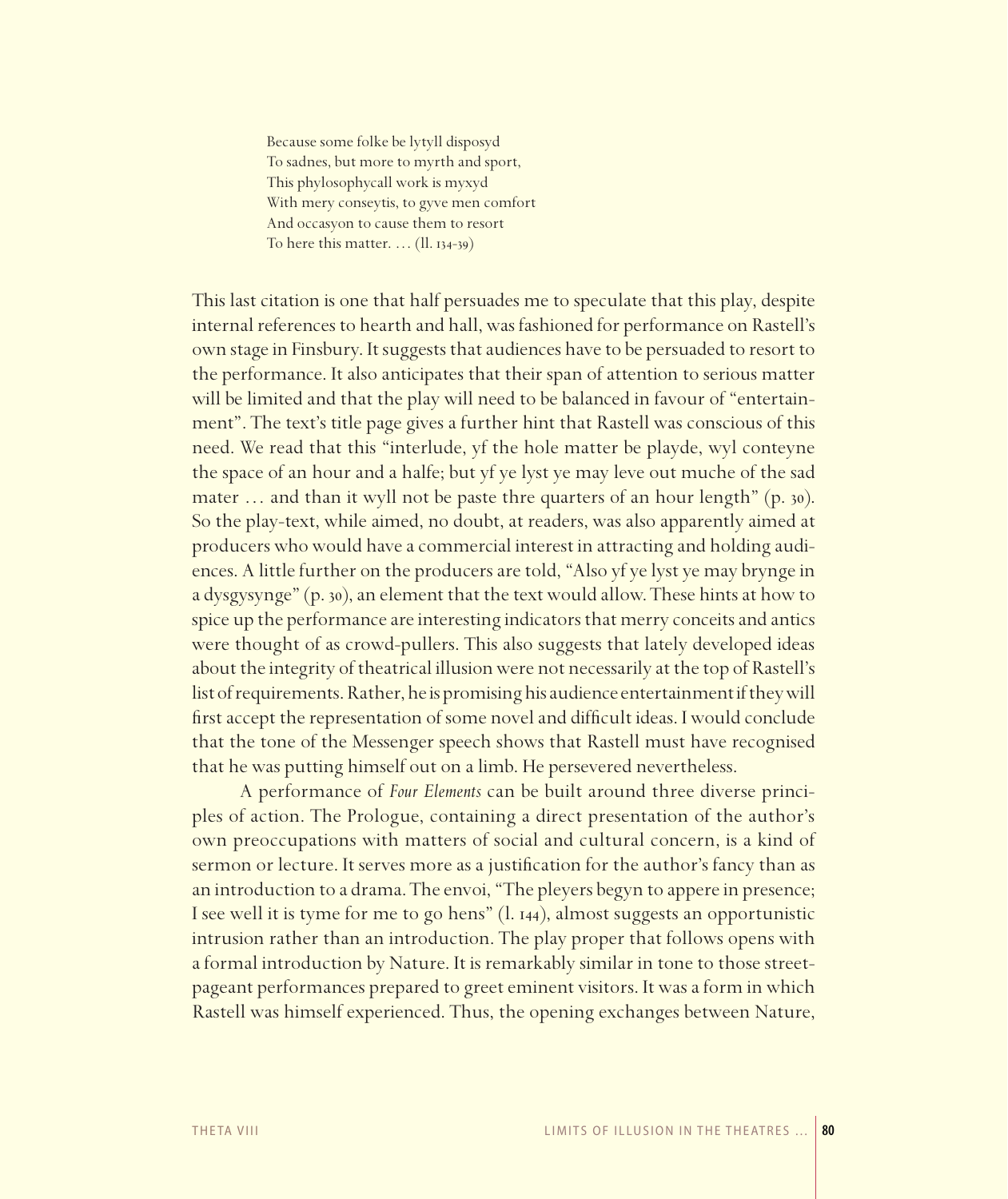Studious Desire and Humanity are in rime royal, the chosen stanzaic form for the majority of such public addresses. As Nature explains his role and lays down the themes that are to be a central concern of the "sad mater" of the play, his persona is reflected in the rhythms and vocabulary of his speech:

> Wherfore Iam the verey naturate nature, The inmedyate mynyster for the preservacyon Of every thynge in his kynde to endure, And cause of generacyon and corrupcyon. Of that thynge that is brought to distruccyon Another thynge styll I brynge forth agayne. Thus wondersly I worke and never in vayne. (ll. 148-54)

The character proceeds to draw attention to the two regions of the great world, the ethereal above and the mundane below, "Conteynynge these four elementis beloo: / The fyre, the ayre, the water, and yerth also" (ll. 167-68). Nature appears dignified, and authoritative, at ease with himself and with his role. He has the authority to command obedience and respect for his utterance and to take an initiative in the instruction of Humanity. Thus far the audience is invited to accept the imagined situation presented with such solemnity.

After two long introductory speeches in this vein, however, Nature departs, consigning Humanity to the care of Studious Desire. At this point the scene is invaded by Sensuality, and two shifts of awareness occur. First, the audience will be struck by the different rhythms of the popular tail rhyme that is substituted for the more formal rime royal of the opening. Furthermore, the familiar "Make room" is used to indicate that the comic characters may enter from amongst the audience. The dialogue lightens up with more shared lines and interjections showing a degree of animation previously absent. The character Sensuality, coming as he does from among the audience, is a living presence that unites him with them in both present and theatrical time. This is a trick that had already been exploited in both of Henry Medwall's plays, but nowhere more blatantly or with such consummate skill as in his *Fulgens and Lucres*. That play is too well known to need detailed analysis, and it is sufficient to point out that the behaviour of A and B at all the major shifts of action in that play serves a similar end. Sensuality, like them, seems to exist in both theatrical spheres simultaneously. He takes on Studious Desire and later Experience in a lively and contentious fashion. He makes frequent appeals to the audience, whose delight in the performance will derive both from the situation represented and from its association with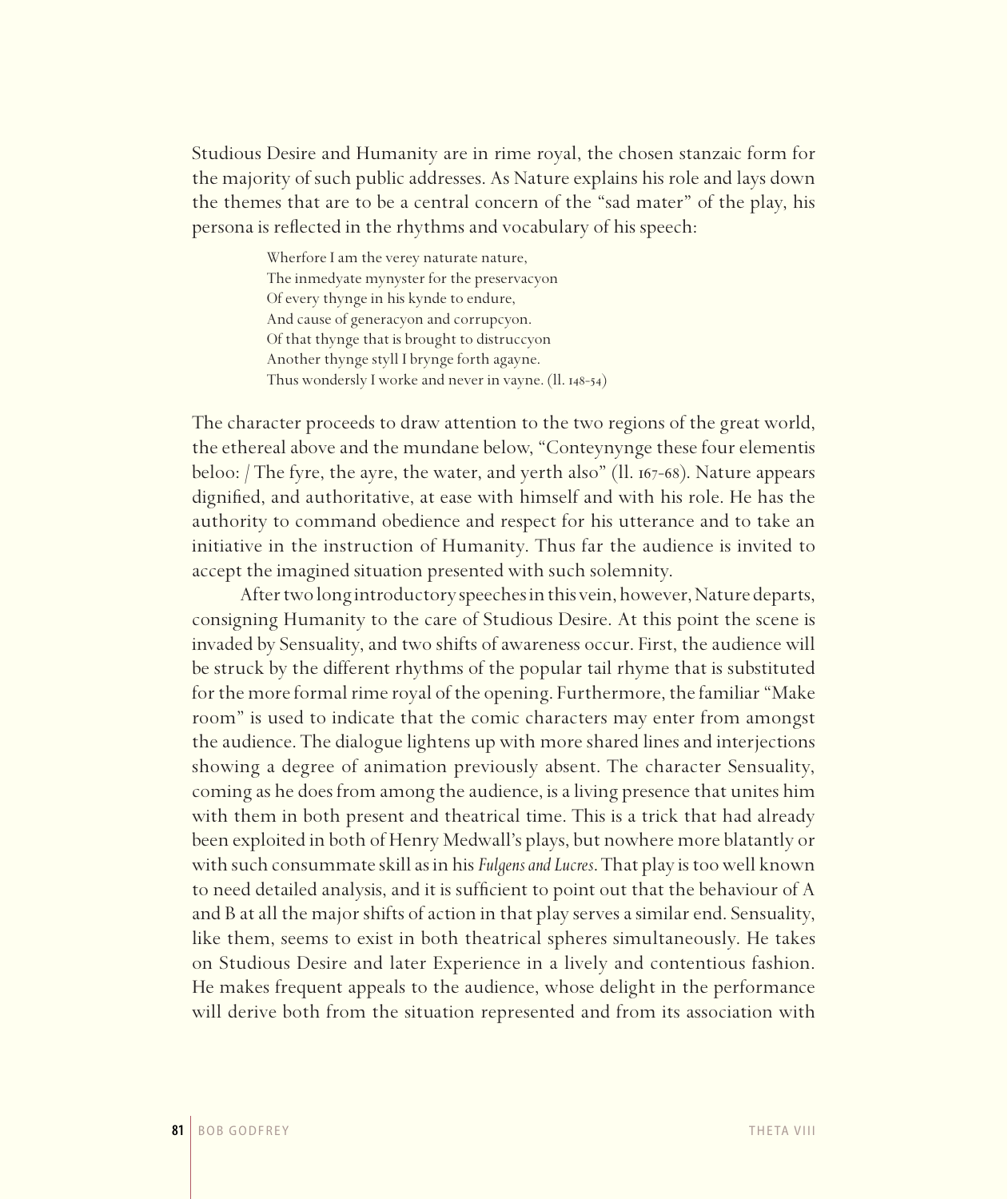actual misrule. In addition, we are offered a series of set-piece actions with jokes dependent upon innuendo and other word-play. Anti-feminism, scatology and folly of many kinds all feature as part of this. This third mode of performance seems to rely most on the actors and their exploitation of their authority within a theatrical frame. Indeed, it would not be an exaggeration to suggest that at times the merry conceits in which the actors indulge run the risk of overwhelming the circumstances that sustain the serious matter.

This is especially true towards the end of the play. Yngnoraunce specifically targets the pretensions of the studious characters:

> I love not this horeson losophers, Nor this great connyng extromers, That tell how far it is to the sterres; I hate all maner connyng. (ll. 1137-40)

Instead of the foolish "losophy" that "has made you [Humanity] mad", Sensuall Appetyte proposes an entertainment to "fet hyther a company, / That ye shall here them syng as swetly / As they were angellys clere" (ll. 1242-44). He proceeds further to introduce

> Another sort Of lusty bluddys to make dysport, That shall both daunce and spryng, And torne clene above the ground Wyth fryscas and wyth ganbawdes round, That all the hall shall ryng. (ll. 1245-50)

Yngnoraunce supports Humanity's enthusiasm for this dancing and singing by further suggestion that the audience has had enough of the serious stuff:

> So shalt thou best please All this whole company. For the folyshe arguynge that thou hast had With that knave Experiens, that hath made All these folke therof wery. (ll. 1296-1300)

He even suggests that the audience are in fact his devotees, for they

 Love pryncypally Disportis, as daunsynge, syngynge, Toys, tryfuls, laughynge, gestynge: For connynge they set not by. (ll. 1303-6)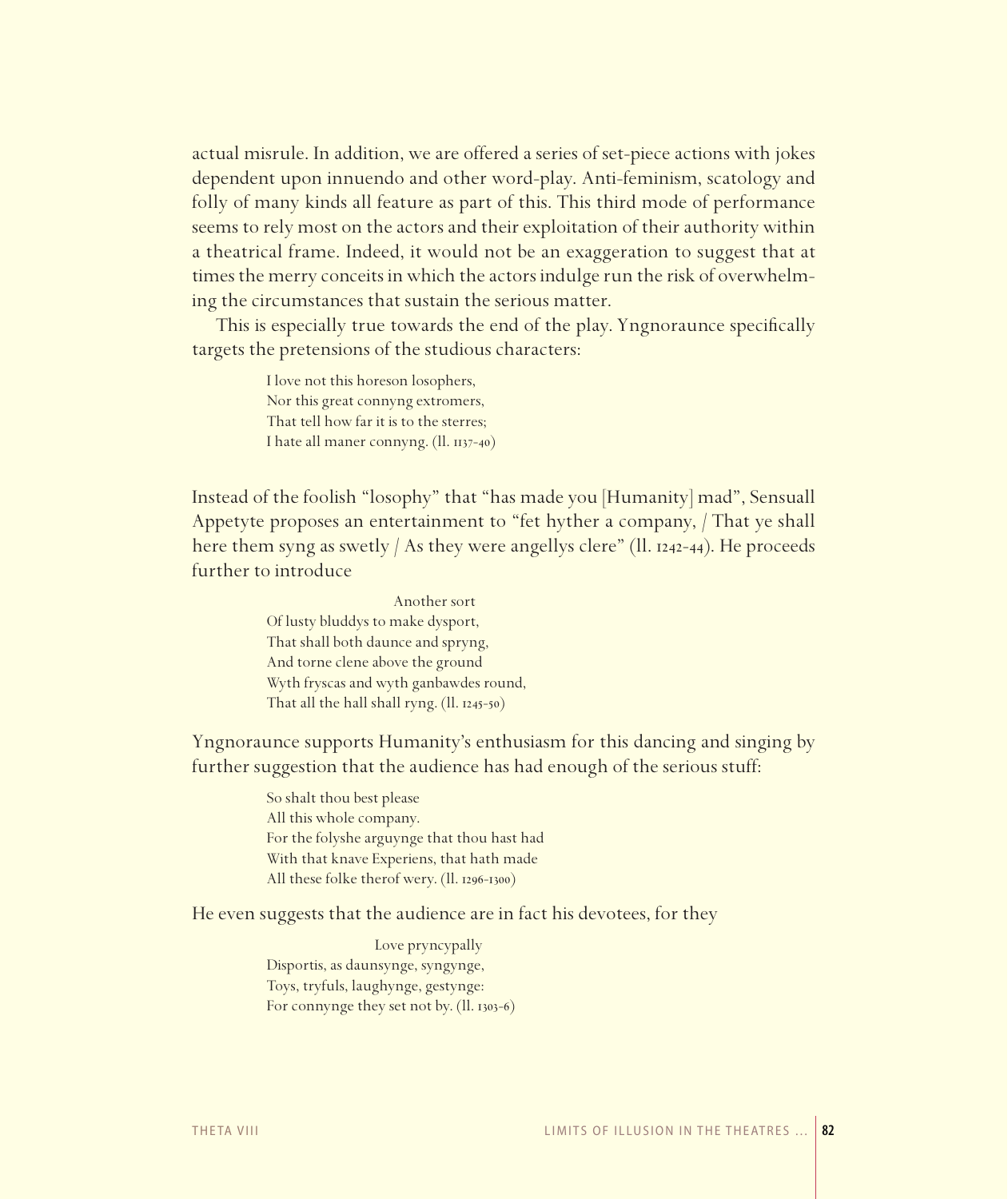Again, here there are clear echoes of A's remarks at the opening of the second half of *Fulgens*, where he speaks of "Dyvers toyes" and "tryfyllis" that are impertinent to the action of the play, but which it is nevertheless expedient to include: "For some there be that lokis and gapys / Only for suche tryfles and japys" (Medwall, pt. 2, ll. 23-31).

But Rastell, through the interjection of Sensuality, also seems genuinely to recognise that his audience might indeed welcome a change of gear. And there is some truth in the suggestion that the speeches of Experiens, in particular, however objectively interesting, have indeed gone on too long, especially with regard to the "figure" brought on at the beginning of the action by Studious Desire. This figure seems to have been either a very large map of the world or possibly a large globe. Though it is acknowledged by Nature when it first arrives on stage, he leaves it to be explained by Experiens. The latter leads the audience in a long lesson of what Rastell would call "natural philosophy". The character points out and lists lands local and familiar, as well as distant, and thereby reveals all the countries of the then-known world, including the Americas. He goes on to describe at further length how sea-goers may determine from observation, as they leave the shore, that the earth is round. Finally, if we haven't quite got the point, he gives a demonstration of the roundness of the sea with the help of a globe, a candle and the model of a ship. That the figure is an object both to arouse and, through the explanation, to appease curiosity is undeniable. It is present throughout the play. The late admission that the explanations might have become tedious to a general audience is perhaps to Rastell's credit. Whatever we may choose to make of the mixed education and entertainment of *Four Elements*, the playwright's handling of them reflects a theatrical intelligence at work. Choices have been made in face of a real expected audience, and the results, though perhaps appearing unsubtle and even clumsy to us, are nevertheless illustrative of the perceived interactive nature of performance reflected in these plays.

This interactive quality becomes differently apparent in the later sequences of *Four Elements*. The wonderfully up-beat song of "Tyme to pas wyth goodly sport" is welcomed by Yngnoraunce but criticised with the strange remark that "it is pyte ye had not a mynstrell / For to augment your solas" (ll. 1326-27). Sensuall Appetyte makes light of this deficiency and promises a dance, also without a minstrel. Humanity then turns abruptly to the audience and says "Now have amonge you, by this lyght!", to which Yngnoraunce adds, "That is well sayd, be God almyght. / Make room, syrs, and gyve them place!" (ll. 1332-34). Doubtless the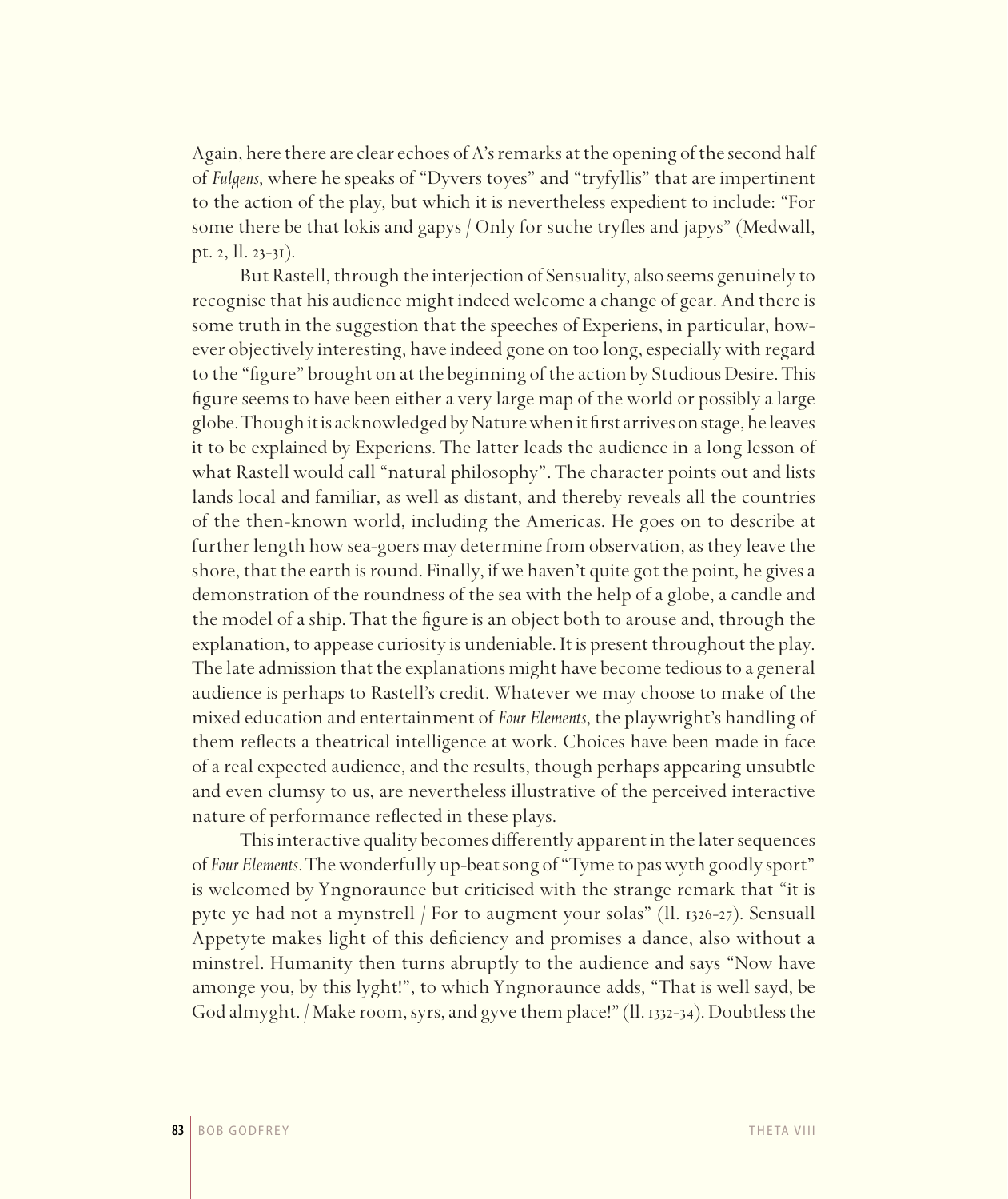a-capella singing has produced a charming effect in its own terms, and now the performance space has to be enlarged for the subsequent dance. Thus any suggestion that this play might consistently invite belief in an illusionary action can be put to rest here, as the audience is involved in activity quite outside dramatic time, moving about to accommodate the dancing. The climax of this episode of *Four Elements* is the performance of a ribald nonsense song by Yngnoraunce, which serves to carry the element of entertainment into an area of extreme abandon. That this song is interrupted by the re-entrance of Nature, long forgotten, brings a timely reminder of the first purpose of the play. Nature is forthright in his condemnation of such wildness. He makes it clear that while Sensuall Appetyte is a necessary companion for Humanity, excessive self-indulgence leads to folly. A balance needs to be observed between study and moderate relaxation:

> If thou wylt lerne no sciens, Nother by study nor experiens, I shall the never avaunce, But in the worlde thou shalt dure than, Dyspysed of every wyse man, Lyke this rude best Yngnoraunce. (ll. 1438-43)

At this point, the text comes, unfortunately, to an abrupt end. On the basis of our understanding of morality structures, however, we can easily accept its tendency to return Humanity to the straight and narrow path. It remains possible to argue that the wild shenanigans of dancing and singing show a necessary extremity of disorder within the fictional frame of the play, that is, they fulfil some expectations of a drama. This episode was no doubt hugely entertaining and would have been a high point in the performance. It may even have worked to make Humanity's return to the fold of good sense acceptable to audiences as a final action. But as I have demonstrated, the manner of its occurrence undermines expectations of the kind of dramatic integrity that invites belief and thus persuades us that the late notions of Coleridge do not quite match the nature of this and other early sixteenth-century theatrical events. The same is true of the somewhat overdone seriousness of the "sad mater" that could, on the author's own admission, be left out to advantage. Regularly throughout the piece, the audience is shifted in and out of attention, and therefore in and out of any "belief" in the illusionary consistency of what they see.

This text, like all of those of Rastell, demonstrates the continuing paradox of the theatrical experience. My argument would be that this was manifest in this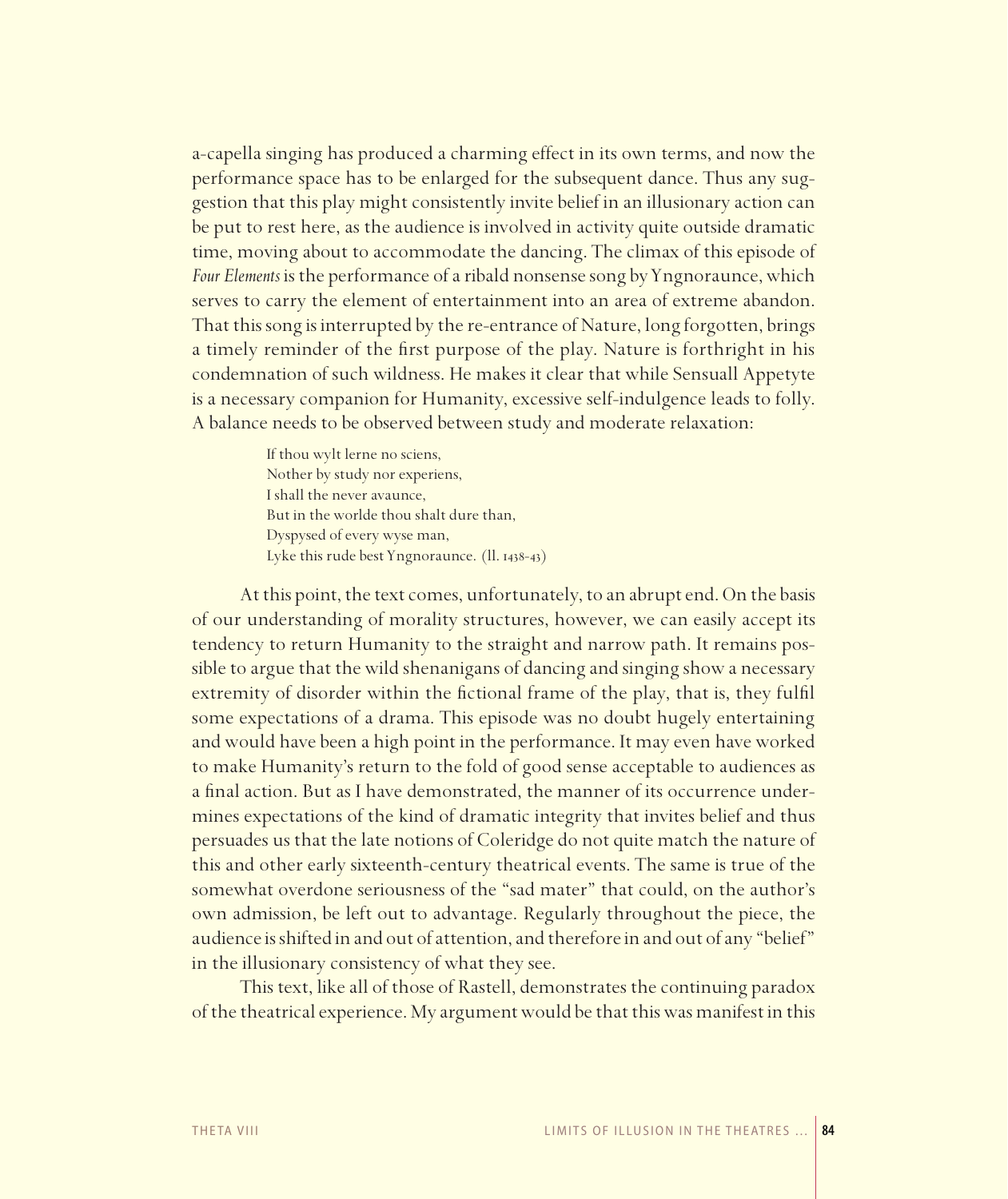early period through experimentation with new subject matter and new forms. The process might be said to have begun with *Fulgens and Lucres*. Dealing as it does with a woman's choice in marriage, and having in my view direct links with court matters of the 1510s, it plays fast and loose with the perceived relationship between performers and audience. We are constantly transported between theatrical and real time. Medwall's play achieves a level of consistency and immediacy in spite of such playfulness, whereas Rastell, aspiring to a similar spirit of playfulness, often lacks the assured and deft touch of his predecessor.

In his *Gentleness and Nobility*, for instance, despite the promise of "divers toys and gestis" on the title page, they are slow to materialise and amount in the end to not very much. The figure of the Ploughman certainly relates to the audience in a comic and confrontational way. His horsewhipping of his opponents might astonish, affront or even win the approval of some of them. The departure and return of the Merchant and the Knight towards the end serve also to disturb the process as the Ploughman, in a brief metatheatrical moment, suggests that "For exortacyons, techyng, and prechying, / Gestyng, and raylyng, they mend no thyng" (Rastell, *Gentleness*, ll. 1002-3). The Philosopher who provides the epilogue is similarly interposed between the audience and the action in a way reminiscent of the Messenger in *Four Elements*. Thus the debate form itself offers something between exposition and theatre, and Rastell's own theatrical sense explores the dramatic possibilities offered by it, while perhaps remaining unconfident about its effect.

Only in *Calisto and Melebea*, a moral tale deriving from a Spanish original and the fourth of Rastell's printed plays to survive, is the audience drawn into the action of the play in a way we might recognise. Melebea opens the action with a solo speech in character. In this case the narrative, borrowing largely from its source text, is indeed developed in a believable way. Only through its comic absurdities, rather than deliberate transgressions of the stage time, are the audience distanced from the fiction—that is, until the final moments, when the character of Melebea's father, Danio, steps out of the frame of the action. Like the Philosopher in *Gentleness*, he delivers what one has come to recognise as one of Rastell's characteristic speeches of exposition. Beyond the action of the narrative Danio, directly addresses the audience on the subject of good and responsible upbringing of the young and the making of laws that would encourage this. In these final moments and outside the frame of the source text, the boundaries of illusion are transgressed with what appears to be a moralising addition.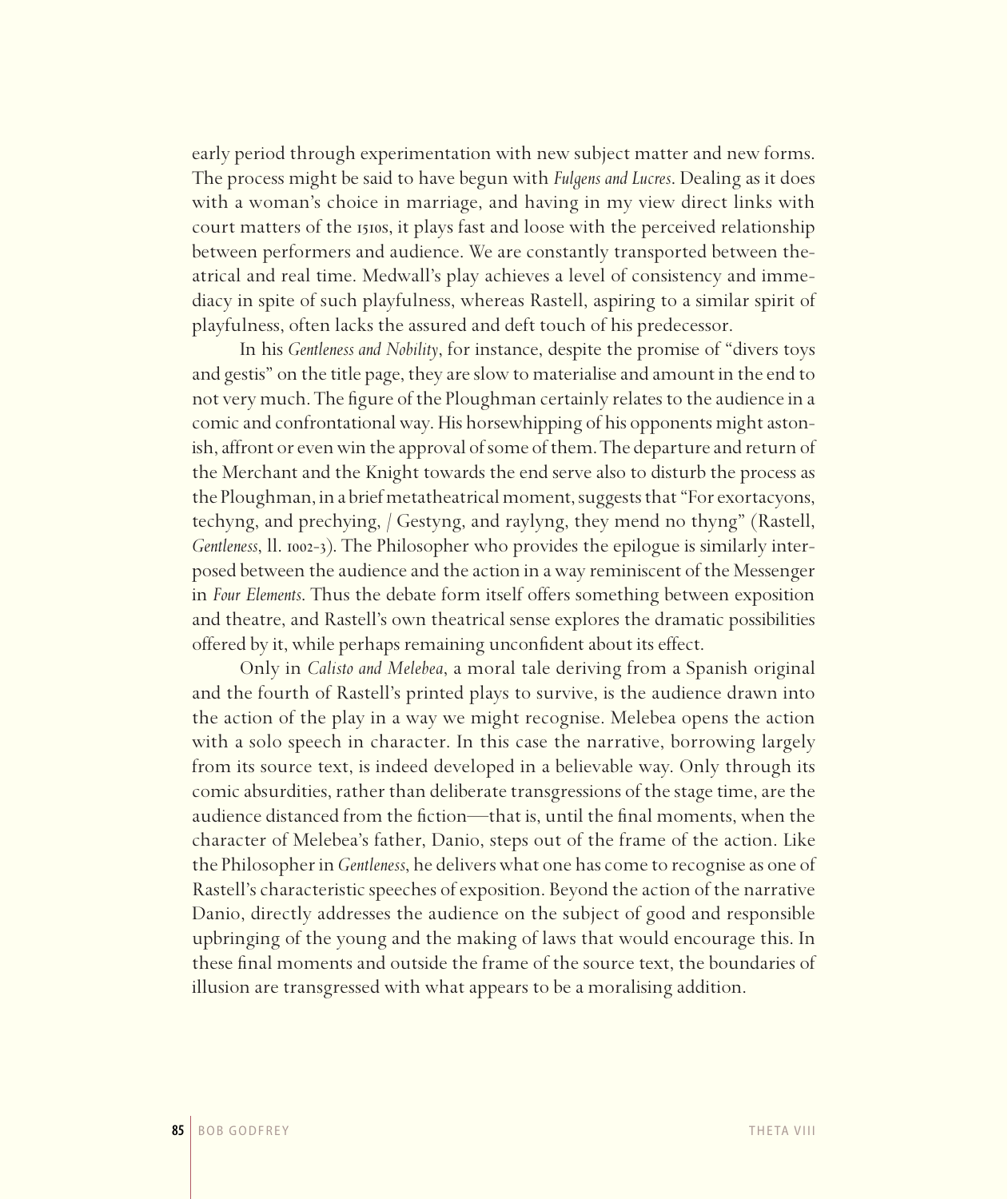Rastell's innovative approach to theatre in terms of subject is thus revealed in the range and difference of his chosen plays, all secular and all committed to investigation and debate on issues of humanistic concern. He exhibits a consistent desire to use theatre as a proseletysing medium. He seems everywhere to be searching for appropriate styles to achieve this end. He uses familiar morality structures, story, debate, expository speech and farcical excess. But at no point does he seem to engage with problems of reception in terms of an illusion of reality. In light of this, it may be concluded that theatre as manifest in Rastell and his contemporaries certainly did not embrace what appears to be Holbein's agenda for naturalistic representation. This does not mean, however, that contemporaries were not subject to responses tending to belief of a more fundamental kind, as this last unattributed anecdote from the end of the sixteenth century bears witness:

> Certaine players at Exeter, acting upon the stage the tragicall storie of Dr.Faustus the Conjurer; as a certain number of Devils kept every one his circle there, and as Faustus was busie in his magical invocations, on a sudden they were all dasht, every one harkning other in the eare, for they were all persuaded there was one devell too many amongst them; and so after a little pause desired the people to pardon them, they could go no further with this matter; the people also understanding the thing as it was, every man hastened to be first out of doors. (Cited by Chambers, 3: 424)

This encapsulates almost perfectly the paradox inherent in spectatorship at a play. It identifies precisely the interposition of belief, illusion and actuality to which this paper has been addressed. Perhaps it is unsurprising that the devil appears thus to be the agent of such a paradox of reception, representing as he does those very powers of transformation that are the essential province of the actor in performance.